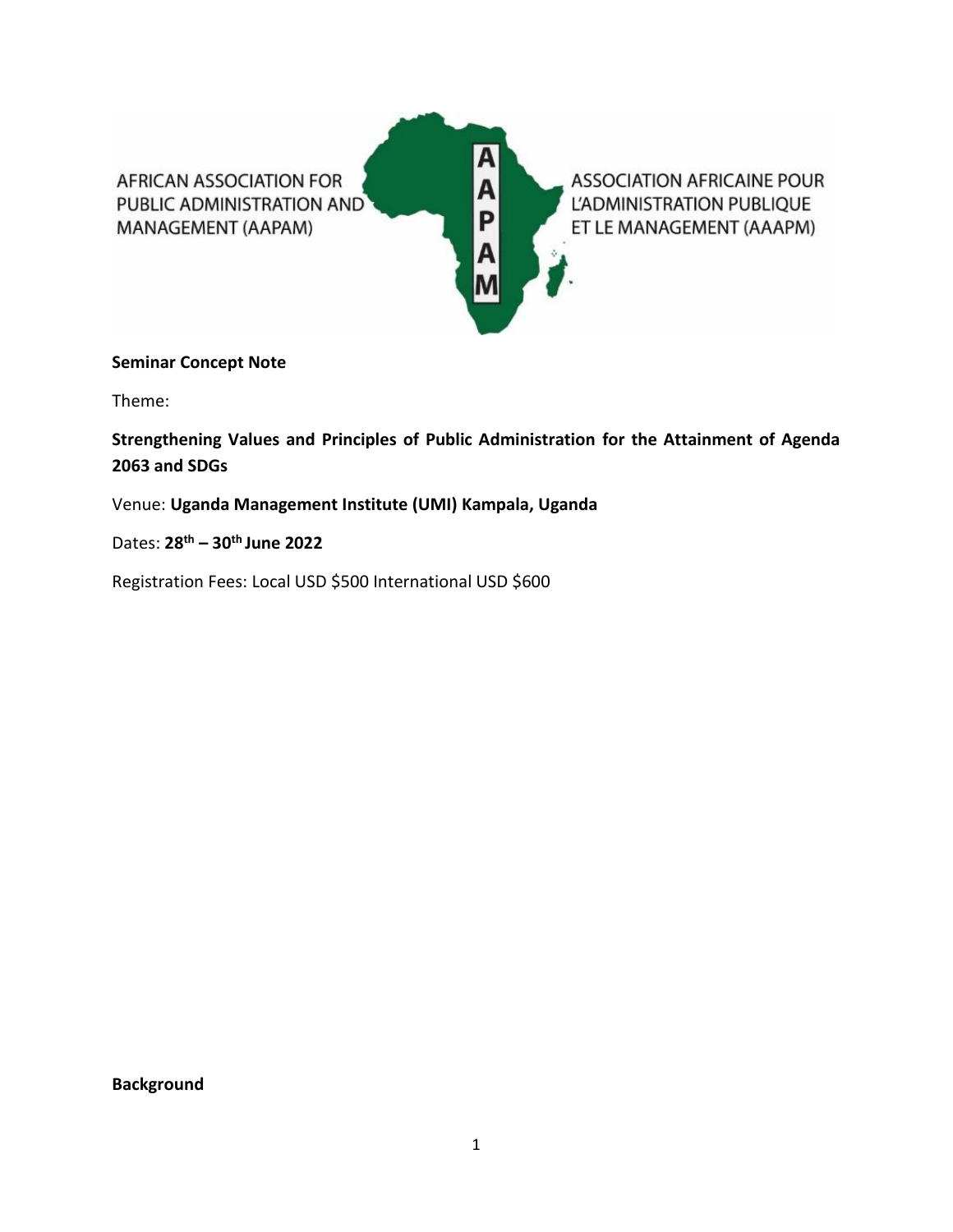Post-colonial African public administration was plighted with a myriad of challenges. Researchers argue that these challenges are owed to the colonial legacy inherited as well as lack of natural evolution and growth process that the developed countries experienced. In Ghana, it was after 1945 that Sir. Frederick Gordon Guggisberg spearheaded the Africanization policy which aimed at filling senior positions in the Civil Service with Africans. Similarly, in East Africa, the process of Africanization of the Administration came late by 1954 and was promoted as a result of the recommendation of the Lidbury Commission.<sup>1</sup> Evidently, Africans were coming into public administration with a new mandate of playing a leading role in assisting governments in policy making and implementation for the development of their respective states. Under this transition, administrative challenges were bound to emerge.

Redefining and transforming the African public administration required a highly professional public service capable of handling and analyzing complex national and international issues, as well as coping with the challenges of the future. Training and capacity building of public servants became an integral part of post-colonial public administration. From 1961, heads of public service and permanent secretaries across Africa would meet annually to address common and pervading challenges in African administration. The conglomeration of government officials would later in 1971 lead to the formation of AAPAM with the mandate of promoting best practice and excellence in public administration through sharing knowledge in capacity building programmes.<sup>2</sup>

In 1994, the Tangier conference brought together African Ministers of public and civil service from all regions in Africa and led to the establishment of the African Conference of Ministers of Public/Civil Service. Through this initiative, the ministers recognized the common challenges experienced within the continent and how convergence of ideas, resources and skills could contribute towards the continental approach for resolution of pervading challenges in the areas of governance, public administration, civil service and service delivery. The role of the conference would transition to a policy learning network with roles ranging from; crafting principles, data

<sup>&</sup>lt;sup>1</sup>Scott G.K. (2000): The Public Administration of Africa in the 21<sup>st</sup> century

https://www.researchgate.net/publication/330580007\_Public\_Administration\_of\_Africa\_in\_the\_21st\_century <sup>2</sup> https://www.aapam.org/about-us/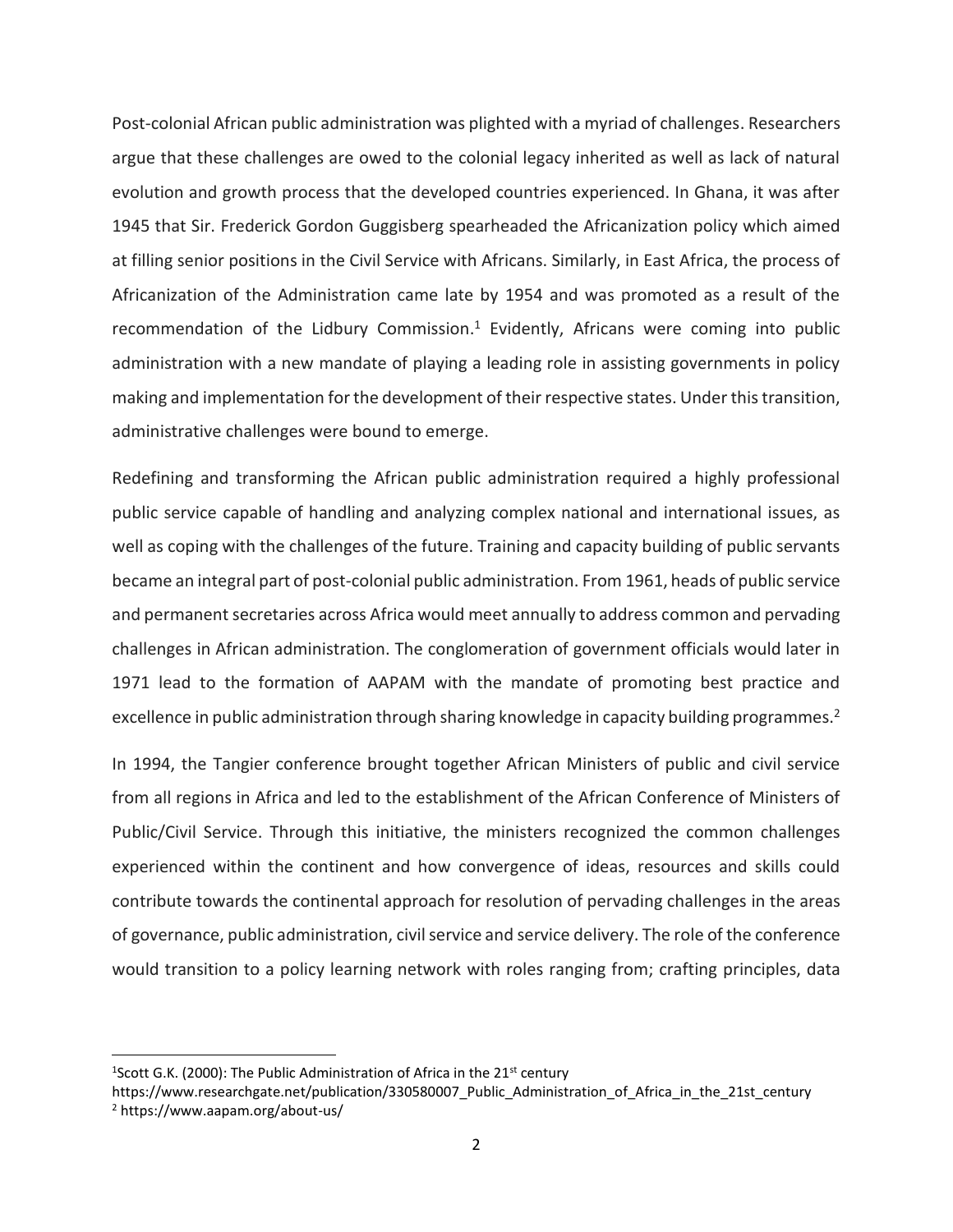collection, sharing of knowledge, creating frameworks for cooperation, to developing programmes of action in the areas of governance and public administration.

Notably, the Tangiers conference of 1994, in recognition of the invaluable role of the Public Service in national development, declared that June 23 is to be celebrated annually by all African countries.<sup>3</sup> The initiative undertaken under the conference served as a measure to reinforce public sector reforms, the Africa and national Public Service Charters and to entrench good governance and performance management systems in Africa's public service. Significantly, these initiatives serve as a visible reminder to public servants throughout the Continent of the many challenges facing the public sector and of their shared responsibility as custodians of public policy and programmes to oversee their implementation and delivery with proficiency, transparency, accountability and effectiveness.

### **Context**

Since the Tangier Conference, public administrations in Africa have embarked upon numerous reforms as a logical progression for strengthening public administration. The introduction of public sector reforms (PSR) in the 1980s, to both developed and developing countries, became a strategy to improve management in governments, according to UNECA report on *Public Sector Management Reforms in Africa: Lessons Learned,* 2003, PSR sought to address issues of efficiency, representation, participation and accountability, through the creation a marketfriendly, liberalized, lean, decentralized, customer-oriented, managerial and democratic state. 4

Africa Agenda 2063 and the SDGs are largely tools of reform. Through Agenda 2063, the continent reaffirms its commitment towards an integrated, prosperous and peaceful Africa. Aspiration 3 calls for an Africa of good governance, democracy, respect for human rights, justice and the rule of law, where competent, professional, rules and merit based public institutions serve the continent to deliver effective and efficient services.<sup>5</sup> SDG 16 similarly places emphasis on strong institutions with service delivery satisfaction as an indicator in three service areas of healthcare,

<sup>3</sup> <https://amdin.africa/archive/documents/d00003/Pan>

African Conference of Ministers for Public and Civil Service English.pdf

<sup>4</sup> https://www.rrojasdatabank.info/newpmafrica03.pdf

<sup>5</sup> Agenda 2063 https://au.int/sites/default/files/documents/36204-doc-agenda2063\_popular\_version\_en.pdf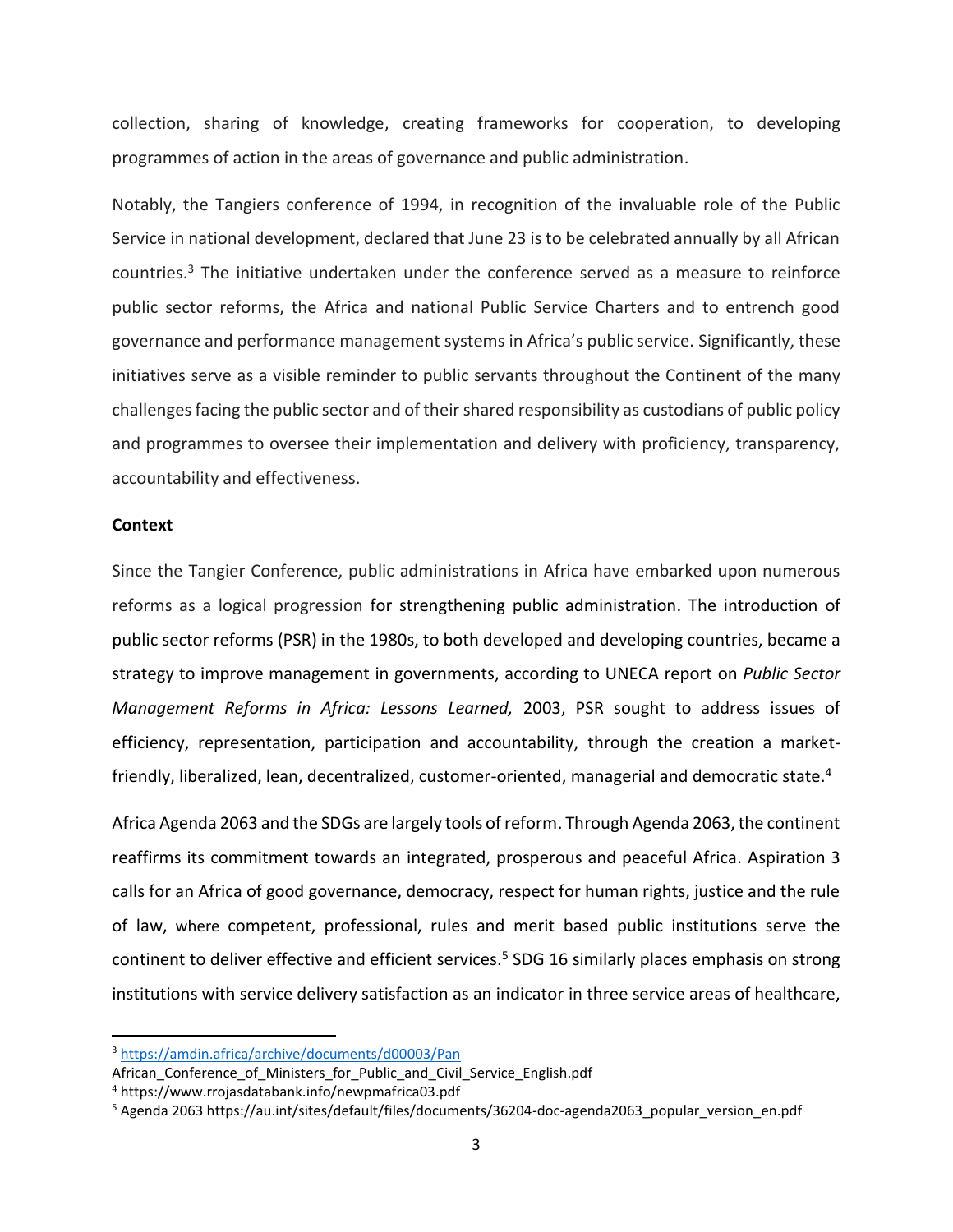education and government services.<sup>6</sup> The World Bank identifies 4 key elements of good governance including, public sector management, accountability, independent judiciary and transparency. The Committee of Experts on Public Administration (CEPA) further operationalize the governance implementation principles for the SDGs as, effectiveness, accountability and inclusiveness. Convergence can be seen from the Africa Agenda 2063, SDGs, UN CEPA principles and donor agencies. Good public management and administration, with emphasis on accountability and responsiveness to citizen needs is the bedrock of good governance.

The advent of the COVID-19 pandemic reaffirmed the importance of the principles and values of good governance as well as transformational leadership and strong institutions in cushioning citizens against the socio-economic impacts of the pandemic as well as post COVID-19 recovery. Throughout history, public administration has been able to adapt to tumultuous realities, the COVID period presents an opportunity to re-skill and re-tool administrators to accelerate government processes such as digital transformation, adoption of new technologies, innovation, productivity and anti-corruption with the ultimate resolve of leaving no behind.

It is in view of the need to develop the capacity of public servants to address their ever-evolving responsibilities, to build a body of knowledge on public administration and reiterate the importance of professional associations that AAPAM has, scheduled this seminar under the theme "**Strengthening Values and Principles of Public Administration for the Attainment of Agenda 2063 and SDGs".** Public servants by virtue of their roles as advisers, implementers, regulators and intermediary roles, especially those in senior positions, have a significant responsibility to both the government and citizens and their administration must maintain professional values and principles.

<sup>6</sup>https://unstats.un.org/sdgs/metadata/?Text=&Goal=16&Target=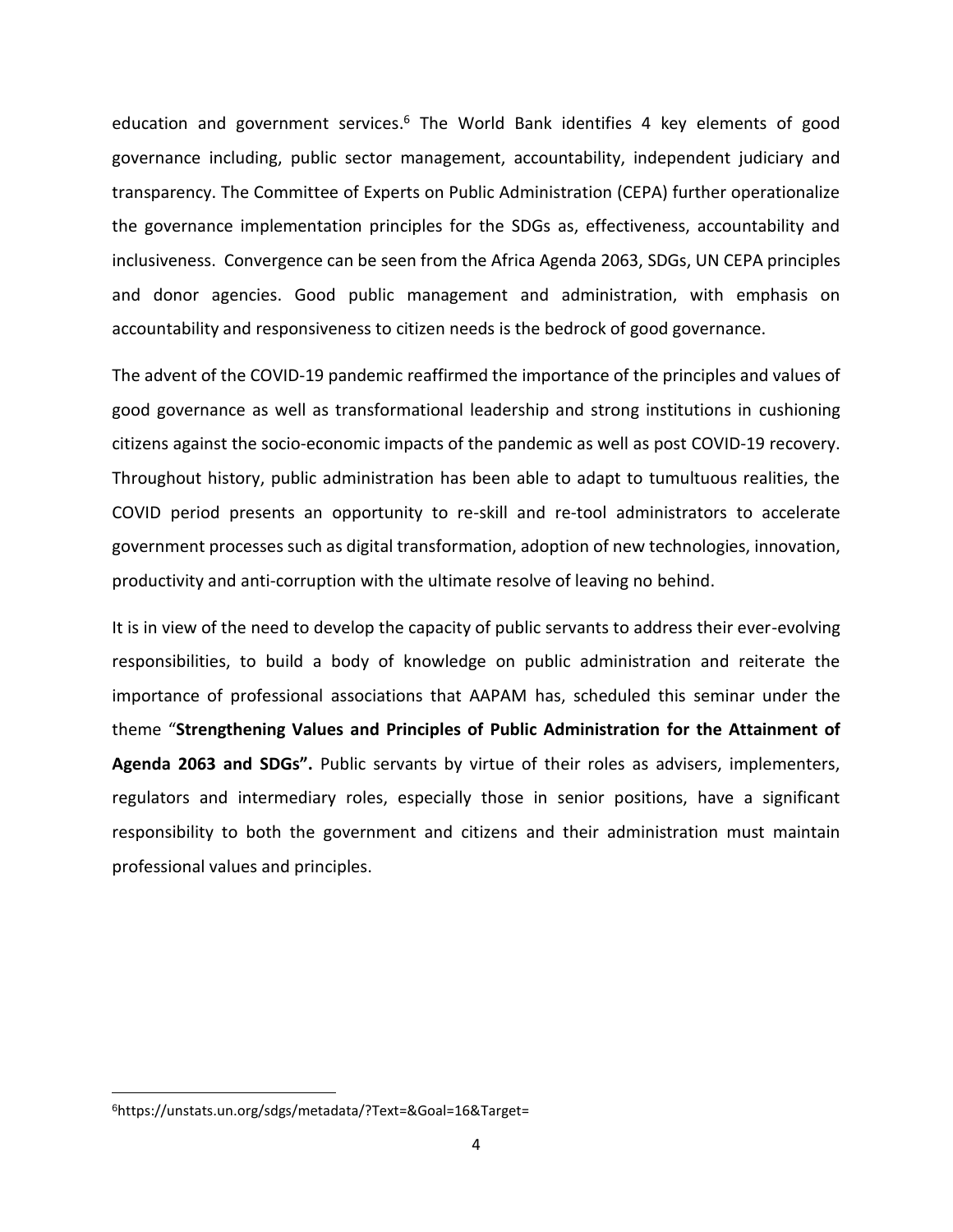# **Areas of discussion/ Sub-themes**

- African and National Charters
- CEPA Principles on Good Governance
- Public sector reforms: Challenges and Lessons Learned
- Professionalism, Values and Ethics
- Anti-corruption practices in public administration
- 4IR and Open governance for accountability
- Boosting public sector Innovation: Impact of COVID-19
- Succession planning for effective PAM
- Country case studies

## **Seminar Objectives**

The seminar aims to:

- Initiate dialogue, discussion and positive thought on strengthening values and principles of public administration
- Address ethics, values, standards as effective tools to enhance integrity and combat corruption
- Discuss the impact of the 4IR in modernizing PAM and delivery of public services
- Understand the impact of innovation in addressing challenges occasioned by COVID-19
- Focus on rebuilding better during the covid pandemic
- Share experiences on the domestication of the African Charter on Values and Principles of Public Service and Administration and adoption of service charters
- Address succession planning as a sustainable strategy for PAM

## **Target Audience**

The programme embraces a whole of government approach to development; therefore, it is important that governments, county, national, and local institutions, including regulators and professional bodies, young professionals, researchers, NGOs, private sector and media work together in partnership to engage in a meaningful discussion.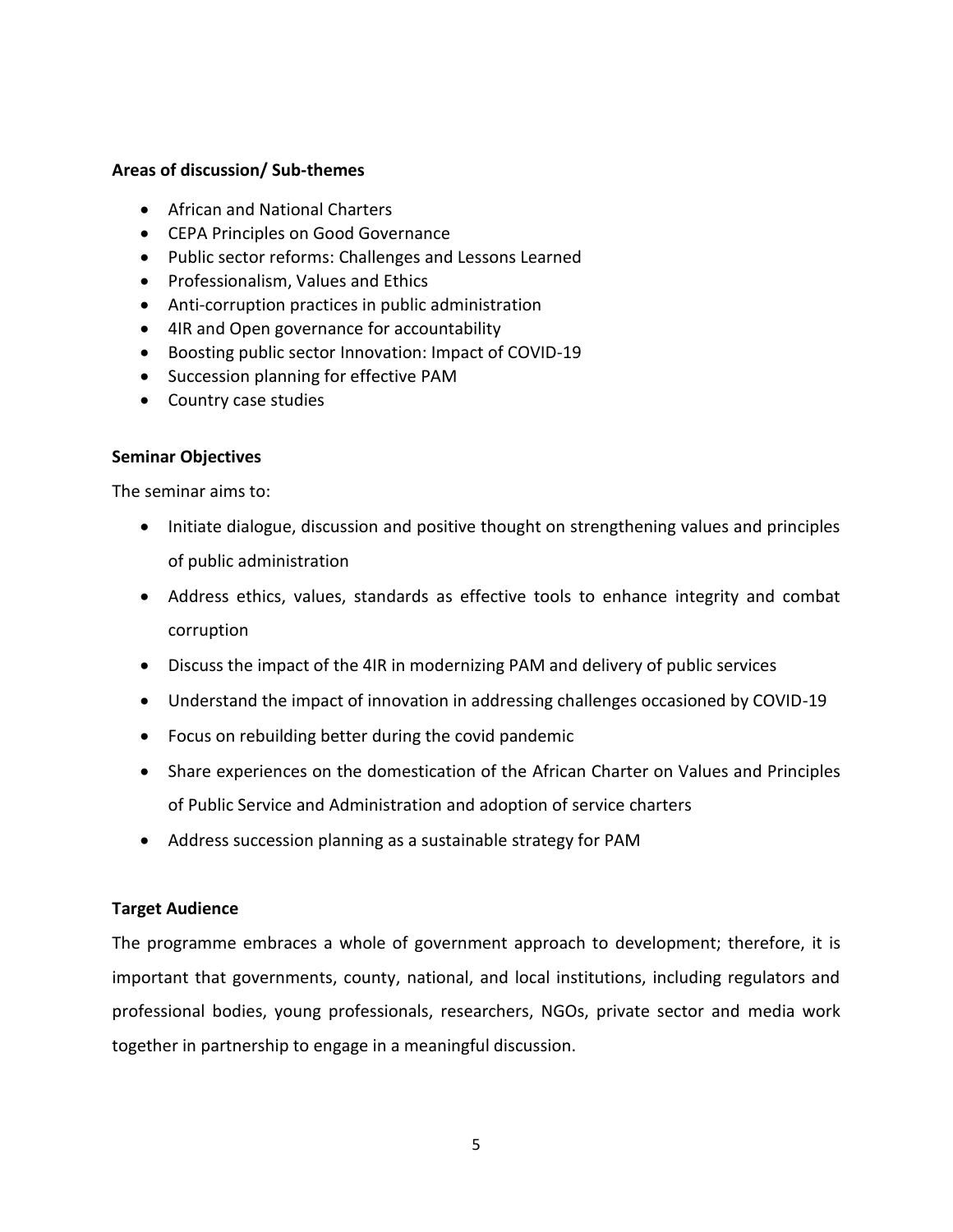# **Expected Results**

The seminar aims to:

- Develop a firm understanding on the values and principles of PAM
- Popularize the ACVPPSA with the aim of increasing ratification and domestication
- Affirm the importance of capacity building and training for professionalizing and modernizing PAM
- Encourage the adoption of 4IR as accelerators for sustainable development
- Formulate actionable recommendations for African governments to address integrity challenges in PAM

# **Methodology**

- Plenary presentation
- Discussions
- Debate sessions
- Study tour

## **Languages**

The programme will be conducted in English.

# **Accreditation**

Delegates will be issued with certificates of participation on completion of the program.

# **Monitoring and Evaluation**

Delegates will be required to fill an online M&E questionnaire assessing the effectiveness of the training programme.

# **Duration of the Training**

The duration for formal training programme will be three days (3) days from  $28<sup>th</sup>$  to  $30<sup>th</sup>$  June 2022 from 9.00 am to 4.00 pm.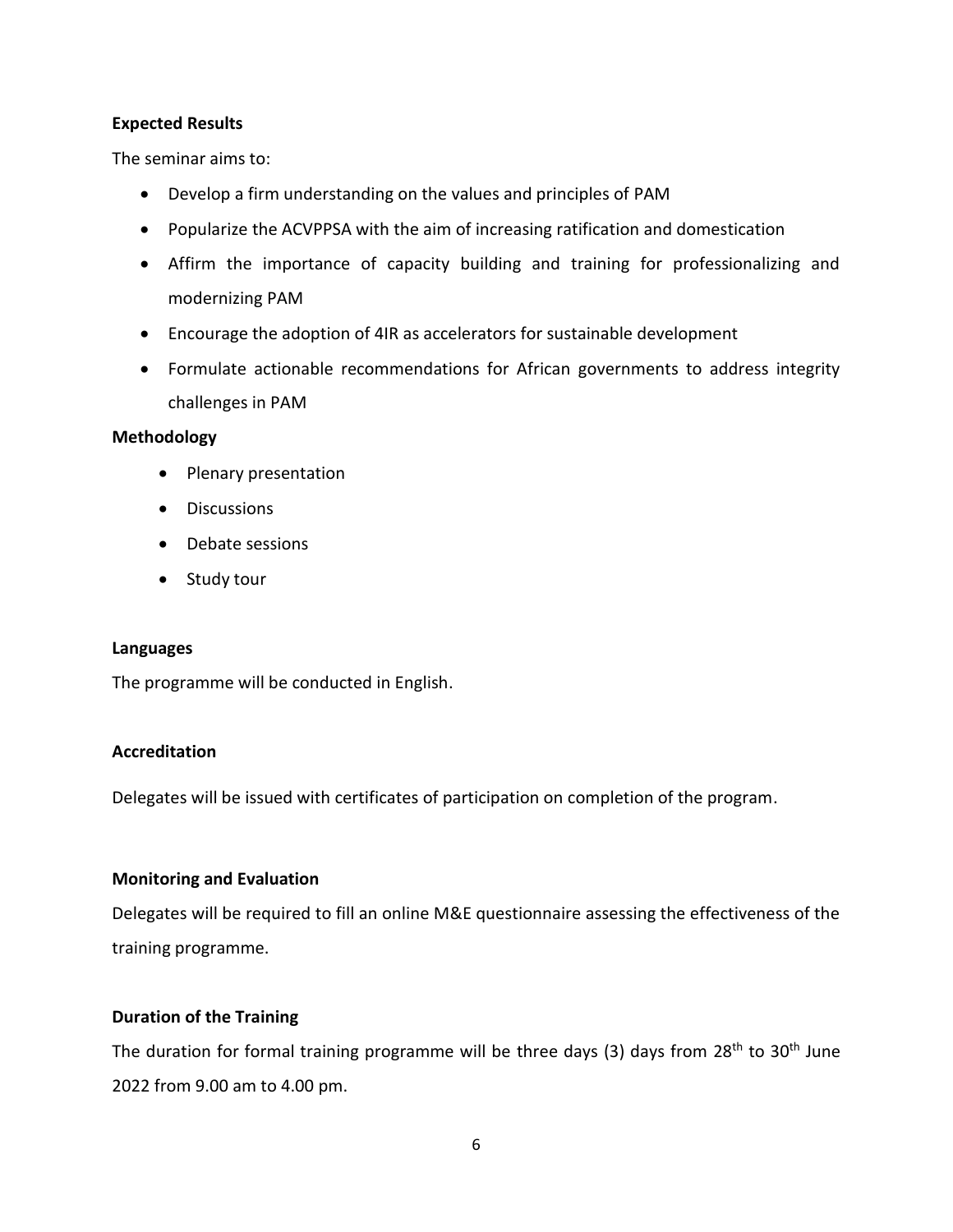### **COVID-19 Safety Protocol**

In compliance with the World Health Organization and the Center for Disease Control (CDC) all delegates must wear a face mask at all times, hand washing stations will be available at the venue. The organizers will ensure that social distancing regulations are adhered to at all times. All international delegates are required to have a negative PCR test result to enter the Republic of Uganda, a QR Code is also required. There will be a PCR test organized for international delegates before departure. Fully vaccinated people are highly encouraged to register for the programme. Vaccination may be provided at the venue. In cases where participants require to quarantine, AAPAM will advise accordingly.

## **Registration Fees and Details**

All delegates will be required to register online on [www.aapam.org](http://www.aapam.org/)

Delegates from host Country- **USD\$ 500**

Delegates from other Countries – **USD\$ 600**

Kindly note that deadline for registration is 24<sup>th</sup> June 2022, delegates who do not register online could miss delegate kits. In few cases participants could register at the conference table

Participation fees shall be in advance by bank transfer to the AAPAM Account whose details are as follows:

### **AAPAM A/C FCY 1103297694**

## **Kenya Commercial Bank Milimani Branch**

**P.O. Box 69695, Nairobi**

**Tel: +254 20 2719433/2719434/2719470 SWIFT CODE: KCBLKENX**

**Or**

#### **AAPAM MPESA PAYBILL NO: 4035177**

7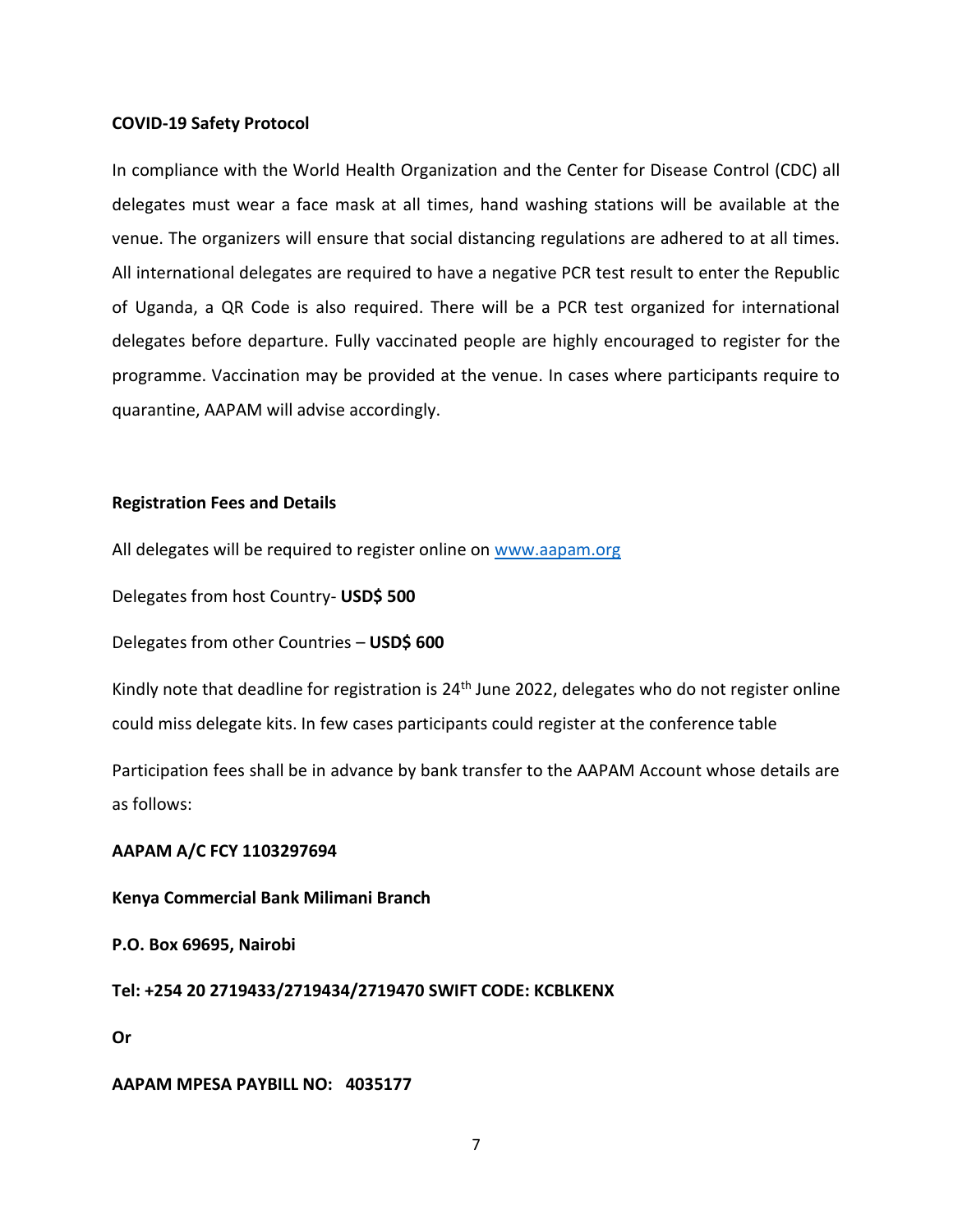#### **Account: Your Name**

#### **Hotel Accommodation and Transport**

A list of recommended hotels is posted on the AAPAM website [www.aapam.org a](http://www.aapam.org/)nd provided on the information sheet. Transport will be provided from airport to venue and approved accommodation sites.

#### **CONTACTS:**

**The African Association for Public Administration and Management (AAPAM) Secretariat** P.O. Box 48677, 00100 GPO Nairobi, Kenya Tel: +254 20 2629650, +254 712366 787 Email: [clifford@aapam.org](mailto:clifford@aapam.org) o[r info@aapam.org](mailto:info@aapam.org)

### **About the Hosting Institution**

## **The African Association for Public Administration and Management (AAPAM)**

The African Association for Public Administration and Management (AAPAM) is an international professional organization that promotes best practice, excellence and professionalism in public administration and management in Africa through research, publications, training, seminars, consultancy, conferences and awards. AAPAM draws its membership from sectors including governments, corporate bodies, private sector, civil society, international organizations, individual members and students. The Association provides its members with a platform for articulation and dissemination of ideas on capacity building and development of Africa. AAPAM operates mainly but not exclusively in Africa.